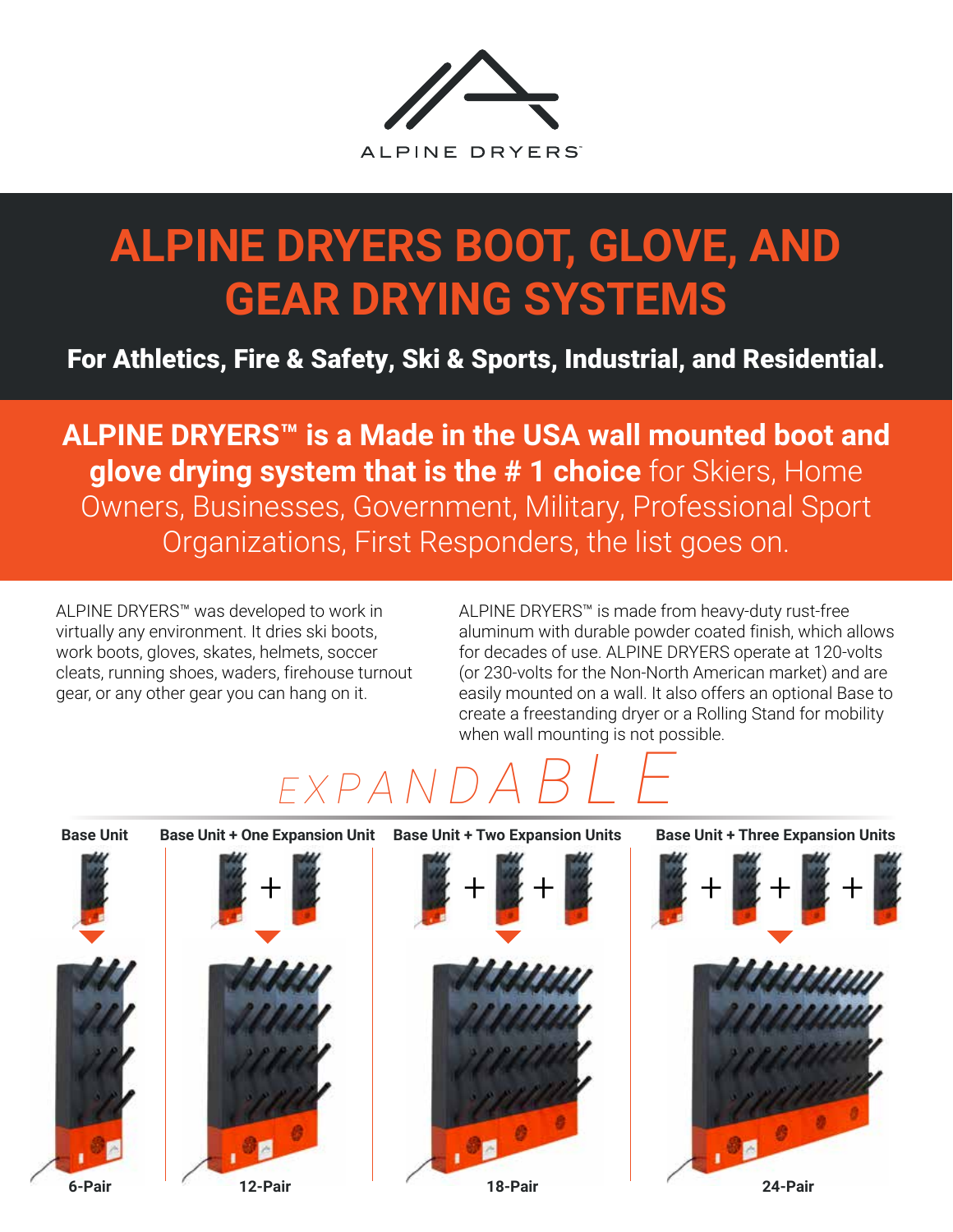### **ALPINE DRYERS is a Smart Choice...**

Think of the benefit of always having quickly dried gloves, shoes and boots if you spend a lot of time skiing, snowboarding, snowmobiling, ice skating, or many other sports and activities. Mount the winter gear dryer to your ski home, mudroom, garage, locker room, gear room, or workshop wall so wet gear never steps foot inside your business or home. Whether for business or personal, you will certainly need an efficient dryer that can hold helmets, skates, cleats and other athletic gear. No wall space? No problem! ALPINE DRYERS™ offers an optional Base to create a freestanding dryer, or a Rolling Stand for Mobility. Any space is the perfect space for this incredible machine.

The reason you need a high-quality winter gear dryer is simple: comfort and health. It can take hours or even days for boots and other gear to air dry on their own. If you start your day with wet boots and gear, you will start your day cold and uncomfortable. Not only that, but leaving equipment wet creates a breeding ground for mold, mildew and bacteria. The last thing you need is for your expensive equipment to become ruined because it remained wet after each use.



### **Why ALPINE DRYERS? What sets us apart from other brands?**

### *ALPINE DRYERS Product Advantages:*

ALPINE DRYERS™ is one of the most powerful drying systems on the market today. It delivers a high CFM of airflow that uses warmed air to speed up drying. The system uses a selfregulating heat element that increases air temperatures as needed, which means it is safe to use even on the most delicate athletic gear.

### **Blowers vs Fans**

The most important factor in thoroughly drying boots, footwear, and other gear is AIRFLOW. You don't need a glorified computer fan, but a blower. So many boot and glove dryers on the market use oversized computer fans that lose up to 90 percent of their airflow when fully loaded with equipment. ALPINE DRYERS™ uses high velocity blowers to ensure a quick and thorough drying experience. While the cost of blowers are about six times higher than the cost of fans, the results are worth the price difference.

### **Versatility vs Static**

ALPINE DRYERS™ is a versatile design. The system can be wall mounted in 4 different directions and floor mounted with our optional freestanding base or Rolling Stand. It can be wall mounted vertically with the blower unit on the bottom or top. It can be wall mounted horizontally with the blower unit on the left or the right. Whatever works best for you, ALPINE DRYERS has you covered. Other wall mounted dryers give you one static way to mount the dryer and that's all.

### **Modular vs Complete Units**

ALPINE DRYERS™ is a modular based design. The system can be bought in six-pair, 12-pair, 18-pair and 24-pair configurations. Basically, you can start with a six-pair system and add expansion units as you need them. What makes ALPINE DRYERS units stand out is that we provide blowers with each expansion unit so all units offer the same excellent drying abilities and redundancy. Other boot and glove drying systems tend to have one fan for the entire machine. That leads to longer drying times and, unfortunately, gear that may not get fully dry at all. You can avoid that frustration by choosing ALPINE DRYERS.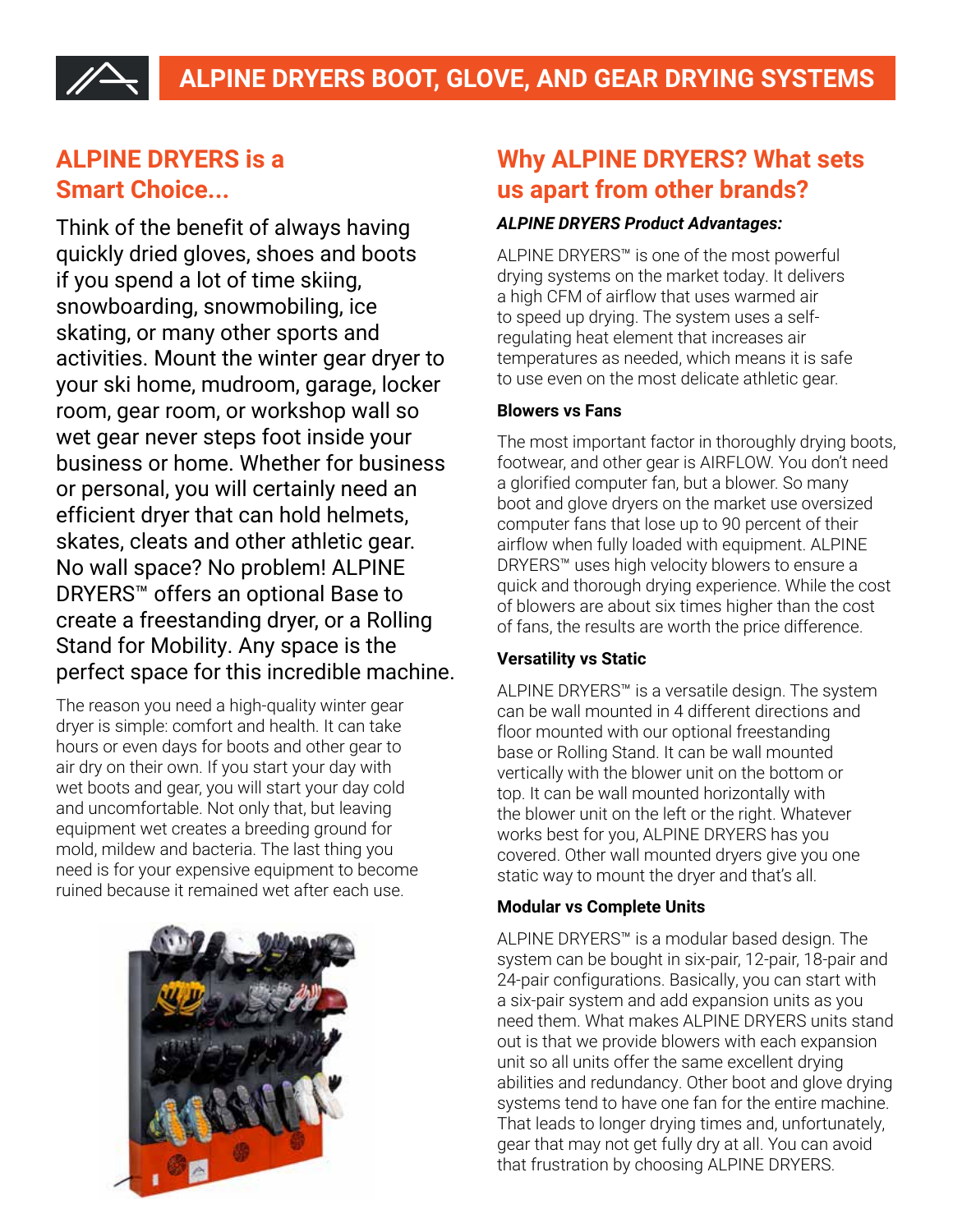## **ALPINE DRYERS BOOT, GLOVE, AND GEAR DRYING SYSTEMS**

#### **Off-the-Shelf vs Proprietary Components**

Proprietary components are items that are made by a specific manufacturer only for use in their equipment. If a machine using proprietary components breaks, you must replace those parts through the company that built the machine. Because manufacturing of these parts usually ceases after about 10 years or less, you may find you need to replace the entire unit even if only a small part malfunctions. Off-theshelf components are standard parts with long manufacturing lives. ALPINE DRYERS™ has chosen to use high quality standard components so you can easily replace any parts that might have problems for years to come.

#### **Metal vs Plastic**

We all know that plastic parts are easily damaged. Too many boot dryers on the market rely on plastic parts that have to be regularly replaced and can cause long downtimes. ALPINE DRYERS™ uses high strength powder coated aluminum instead of plastic.

#### **Aluminum vs Steel**

Aluminum is the best metal for use in dryers because it is light, strong and it never rusts. Heavy steel, which is common in many other boot and glove dryers, rusts over time. It is also extremely heavy, making it difficult to move and mount. ALPINE DRYERS™ uses aluminum throughout the device, which ensures there will be no rust at any time in the future. Though aluminum is about three times the cost of steel, it is much longer lasting. In the long run, buying a machine fully made from aluminum really pays off.

### **ALPINE DRYERS Features:**

- **Made in the USA**
- Optional Base to create a freestanding dryer
- Optional Rolling Stand to create a freestanding dryer with mobility
- Hardware for direct wall mounting
- High velocity blowers
- Self-regulating heater increases the air temperature above the ambient air temperature for gentle yet effective drying.
- Pre-set timing options from two to 12 hours\*\*\* with the push of a button. Automatically shuts off after the completion of a dry cycle, allowing you to set it and forget it.
- Operates at 120-volts (or 230-volts for the Non-North American market)
- Heavy-duty, powder-coated aluminum construction
- Rust-free materials
- Safe for thermo-molded boot liners
- No professional installation required